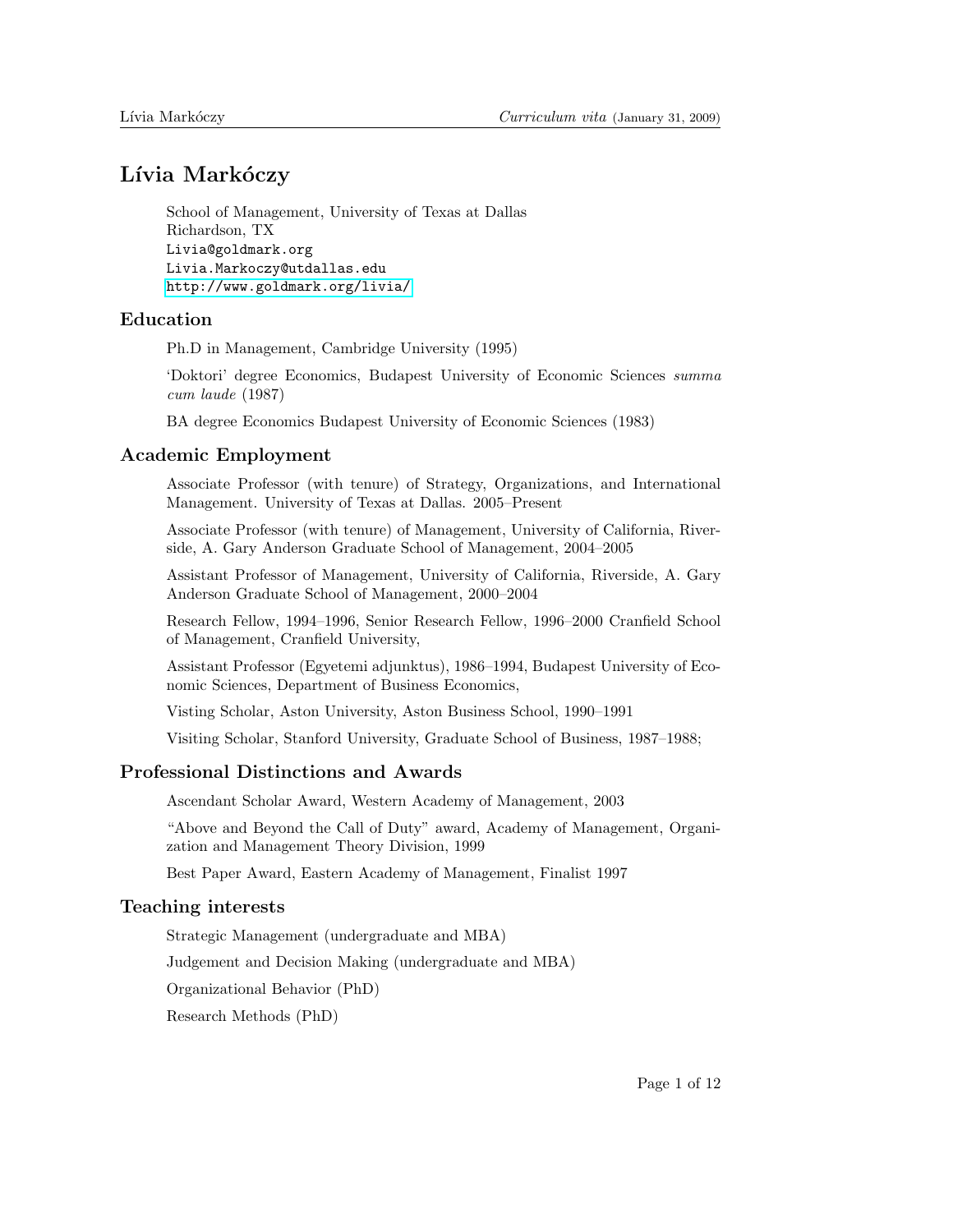#### Research Interests

Behavioral decision-making; Managerial personality, incentives, cognition, emotions and strategic decision making; Decision making and sense-making in a broader context including group, organizational, and institutional context

# Citations of published work

181 citations in the Social Sciences Citation Index and the Science Citation Index. (As of January, 2009. Excluding self-citations. Articles that cite more than one of my publications are counted only once.)

# Refereed Publications

'Theory building at the intersection: Recipe for impact or road to nowhere?'  $Jour$ nal of Management Studies, forthcoming. (L. Markóczy and D. Deeds).

'Forbearance in organizational citizenship behavior.' International Journal of Human Resource Management, forthcoming. (L. Markóczy, D. Vora, and K. Xin).

'Rather than searching for the silver bullet, use rubber bullets: A view of the research-practice gap.' **Journal of Supply Chain Management**,  $44(2)$ :pp. 57–  $62, 2008.$  (G. Dess and L. Markóczy).

'Utilitarians aren't always fair, and the fair aren't always utilitarian: Distinct motives for cooperation.' **Journal of Applied Social Psychology**,  $37(9)$ :pp. 1931– 1955, 2007. (L. Markóczy).

'Reactions to inequity as a function of organization strategy: Effect of micro- and macro variables.' In Best Paper Proceedings of the Academy of Management. 2007. (Y. Fried, A. Levi, L. Markóczy, and A. Fiegenbaum).

'Economic pressure and the deterioration of research ethics.' In Best Paper Proceedings of the Academy of Management. 2007. (M. Nippa and L. Markóczy).

'Market signals: Deceptive mimicry in Russia's post-communist banking.' In Best Paper Proceedings of the Academy of Management. 2007. (A. Spicer and L. Markóczy).

'Unrealistic optimism in consumer credit card adoption.' Journal of Economics **Psychology**,  $28(2)$ :pp. 170–185, 2007. (S. Yang, L. Markóczy, and M. Qi).

'Symmetry and the illusion of control as bases for cooperative behavior.' Rationality & Society,  $17(2)$ :pp. 243-270, 2005. (J. Goldberg, L. Markóczy, and L. Zahn).

'Are managers from Mars and academicians from Venus? Toward an understanding of the relationship between academic quality and practical relevance.' Strategic **Management Journal**,  $25(11)$ :pp. 1063-1074, 2004. (D. Baldridge, S. Floyd, and L. Markóczy).

'Multiple motives for cooperation.' International Journal of Human Resource Management,  $15(6)$ :pp. 1018–1039, 2004. (L. Markóczy).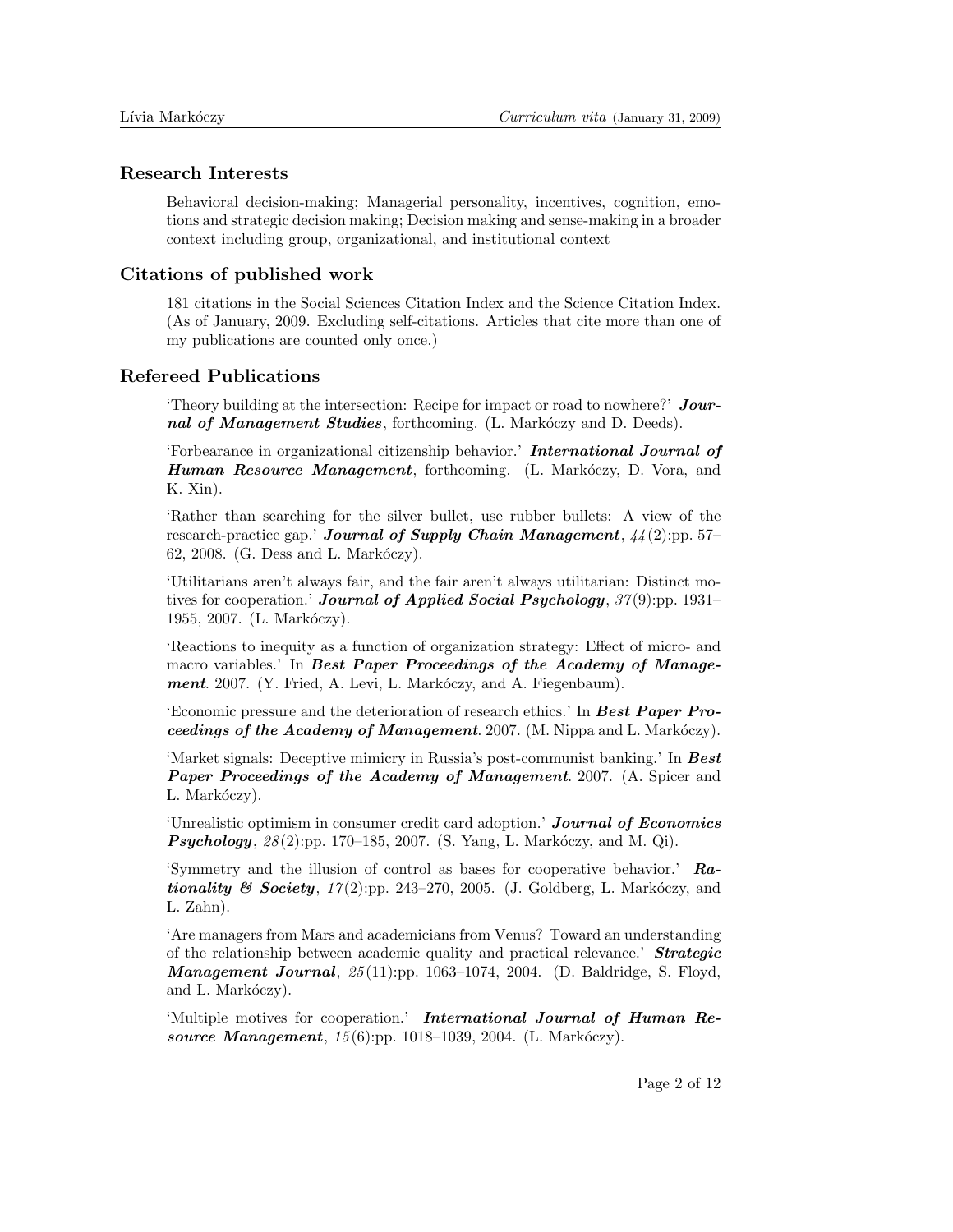'Consensus formation during strategic change.' Strategic Management Journal,  $22(11)$ :pp. 1013–1032, 2001. (L. Markóczy).

'National culture and strategic change in belief formation.' Journal of International Business Studies,  $31(3)$ :pp. 427-442, 2000. (L. Markóczy).

'Complex rhetoric and simple games.' **Emergence**,  $\mathcal{Q}(2)$ , 2000. (J. Goldberg and L. Markóczy).

'Management, organization and human nature: An introduction.' **Managerial** and Decision Economics,  $19(7/8)$ :pp. 387–409, 1998. (Special Issue on 'Management, Organization and Human Nature'), (L. Markóczy and J. Goldberg).

'Women and taxis and dangerous judgments: Content sensitive use of base-rate information.' Managerial and Decision Economics,  $19(7/8)$ :pp. 481–493, 1998. (Special Issue on 'Management, Organization and Human Nature'), (L. Markóczy and J. Goldberg).

'You can pick your friends, and you can pick your nodes but you can't pick your friends' nodes: Misattributions of others' priorities.' International Journal of **Human Resource Management**,  $9(5)$ :pp. 893–909, 1998. (L. Markóczy and J. Goldberg).

'Measuring beliefs: Accept no substitutes.' Academy of Management Journal,  $40(5)$ :pp. 1228–1242, 1997. (L. Markóczy).

'The virtue of cooperation: A review of Ridley's Origins of Virtue.' Managerial and Decision Economics,  $18$ :pp. 399-411, 1997. (L. Markóczy and J. Goldberg).

'A method for eliciting and comparing causal maps.' Journal of Management,  $21(2)$ :pp. 305–333, 1995. (L. Markóczy and J. Goldberg).

'States and belief states.' International Journal of Human Resource Management,  $6(2)$ :pp. 249–269, 1995. (L. Markóczy).

'Modes of organizational learning.' International Studies of Management and Organization,  $24(4)$ :pp. 5–30, 1994–95. (L. Markóczy).

'Managerial and organizational learning in Hungarian-Western mixed management organizations.' International Journal of Human Resource Management,  $\frac{1}{4}(2)$ :pp. 277–304, 1993. (L. Markóczy).

'Host-country managerial behaviour and learning in Chinese and Hungarian joint ventures.' **Journal of Management Studies**,  $30(4)$ :pp. 611–631, 1993. (J. Child and L. Markóczy).

'Host country managerial behavior in Chines and Hungarian joint ventures: Assessment of competing explanations.' In East-West Business Collaboration: The challenge of governance in post-socialist enterprises (Edited by M. Boisot). Routledge, London, 1994. (Reprint), (J. Child and L. Markóczy).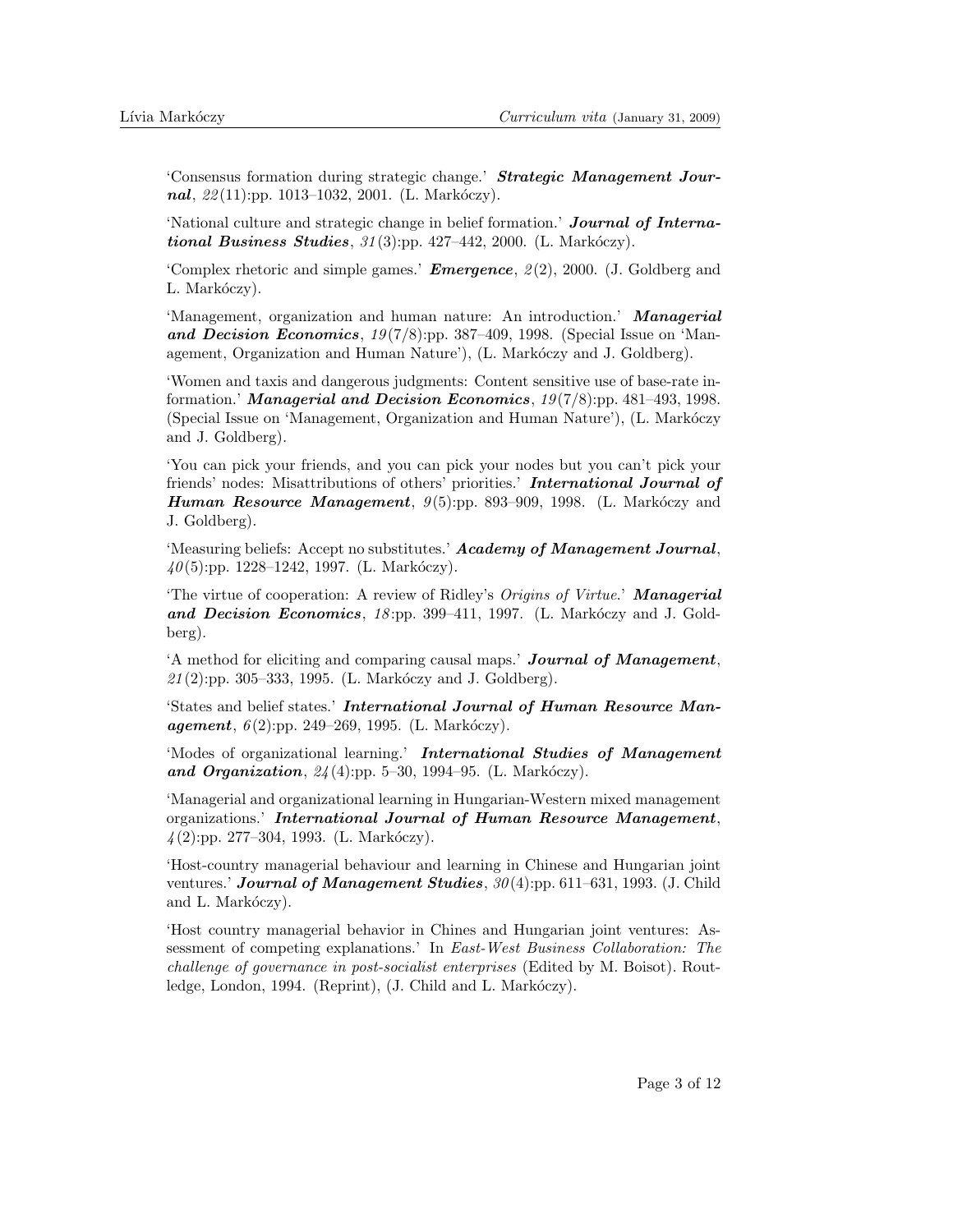#### Refereed Collection Chapters

'International mixed management organizations and economic liberalization in Hungary: From state bureaucracy to new paternalism.' In **Strategic Renais**sance and Business Transformation (Edited by H. Thomas and D. O'Neal), pp. 57–79. John Wiley & Sons, New York, 1995. (Collection of best papers from the Annual Conference of the Strategic Management Society, 1992), (L. Markóczy and J. Child).

'Managerial adaptation in Chinese and Hungarian strategic alliances with culturally distinct partners.' In Joint ventures in the People's Republic of China (Edited by S. Stewart), volume 4 of Advances in Chinese industrial studies, pp. 211– 231. JAI Press, Greenwich, CT, 1994. (J. Child, L. Markóczy, and T. Cheung).

'Techniques to compare cognitive maps.' volume 5 of Advances in managerial cognition and organizational information processing, pp. 141–164. JAI Press, Greenwich, Conn, 1994. (K. Daniels, L. Markóczy, and L. de Chernatony).

'Commentary on "a Sino-Hungarian-U.S. perspective on joint venture success".' volume 9 of Advances in Stategic Management, pp. 317–322. JAI Press, Greenwich, Conn, 1993. (L. Markóczy).

### Under Review

'The influence of core self-evaluation on the strategic decision process and strategic choice.' (submitted to Strategic Management Journal, (J. Haleblian, L. Markóczy, and G. McNamara).

'The moderating effect of goal specificity on escalation of commitment in entrepreneurial firm exit.' (Submitted to Strategic Management Journal), (S. Khavul, L. Markóczy, R. Croson, and R. Yitshaki).

'Managing the green-eyed monster: Understanding the antecedents and consequences of employee envy.' (Submitted to Academy of Management Review), (B. Vecchio, D. Baldridge, and L. Markóczy).

'The role of middle management in the strategy making process: Group affiliation, structural holes and Tertius Iungens.' (Revise and resubmit to Journal of Management), (W. Shi, L. Markóczy, and G. Dess).

### In Progress

'Does innovation hinder or promote corporate political strategy? strategic choice and resource dependence perspectives.' (In preparation for the Strategic Management Society meeting, 2009), (M. Ozer and L. Markóczy).

'Unleashing entrepreneurship in privatization.' (Submitted to 2009 Meeting of the Academy of Management), (L. Sun, L. Markóczy, Y. Lu, and L. W. Wen).

'Social aggregation bias in third party rating.' (Submitted to 2009 Meeting of the Academy of Management, (E. Pleggenkuhle-Miles, L. Markóczy, and D. Deeds).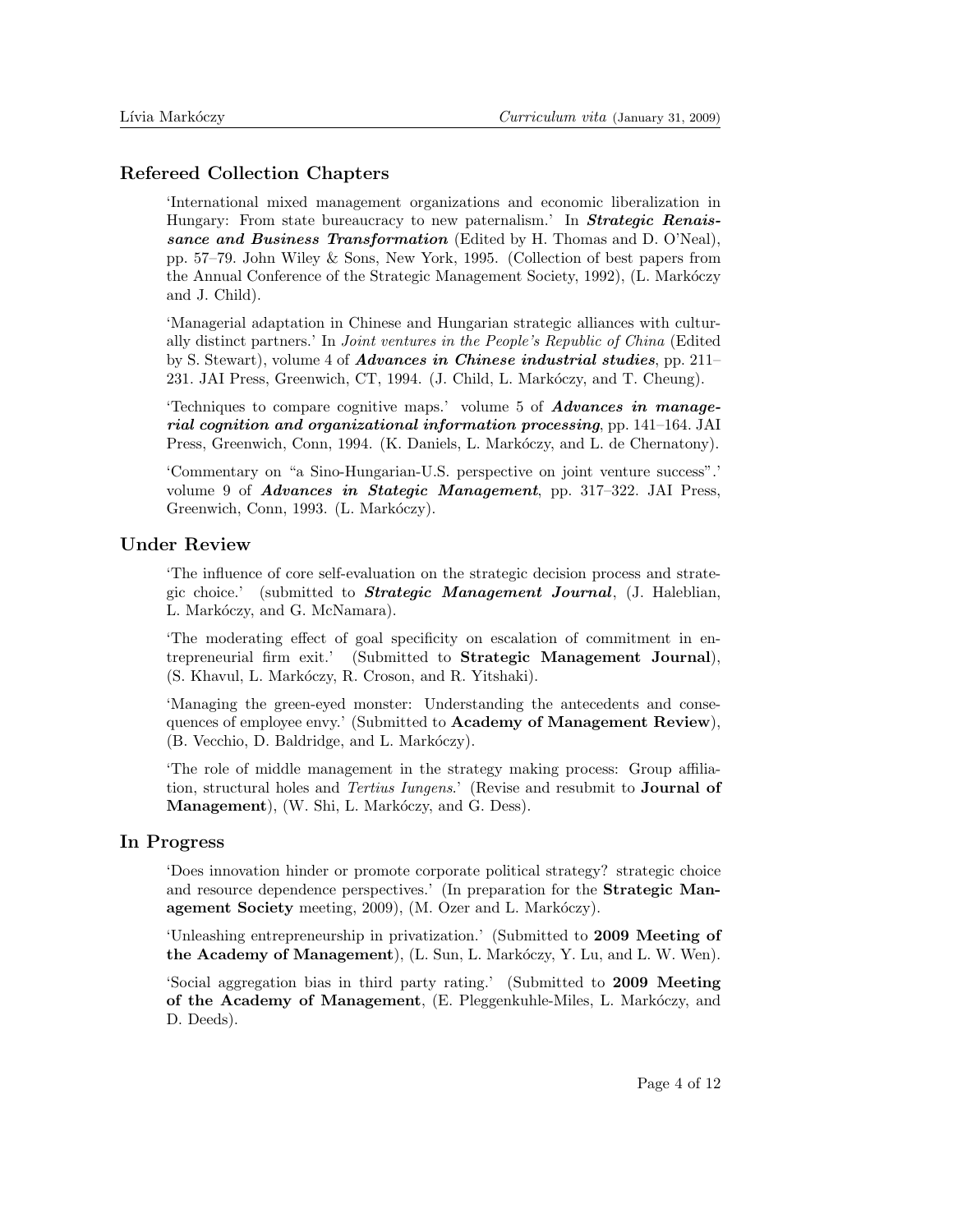'Demographic faultlines and group performance: The role of communication.' (D. Vora and L. Markóczy).

'Individual reactions to inequity as a function of organization strategy: Effect of micro- and macro variables.' (In preparation for the Journal of Applied Psychology), (Y. Fried, A. Levi, L. Markóczy, and A. Fiegenbaum).

'Economic pressure and the deterioration of research ethics.' (M. Nippa and L. Markóczy).

'Institutional contingencies market signals: Deceptive mimicry in Russia's postcommunist banking.' (In preparation for the Journal of International Business), (A. Spicer and L. Markóczy).

# Other Publications

'Review of G. P. Hodgkinson and P. R. Sparrow The Competent Organization.' *Organization Studies, 27*(1):pp. 154-157, 2006. (L. Markóczy).

'Review of Rational choice in an uncertain world: The psychology of judgment and decision making.' Journal of Socio-Economics,  $33(6)$ :pp. 817-818, 2004.  $(L. Markóczy).$ 

'Yabba-dabba-doo! A response to unfair accusations.' Human Relations,  $57(8)$ :pp. 1037–1046, 2004. (L. Markóczy and J. Goldberg).

'In defence of human nature. a review of Managing the Human Animal.' British **Journal of Management**,  $1/4(4)$ :pp. 376-380, 2003. (L. Markóczy).

'Review of Nicholson's Managing the Human Animal.' Quarterly Review of  $\mathbf{Biology}, 78(1):pp. 128-129, 2003.$  (L. Markóczy).

'Corporate America is 'Stalinist' and that's good.' Newsday, (8 July):p. 1, 2001.  $(L. Markóczv).$ 

'Us and them.' **Across the Board**,  $35(2)$ :pp. 44–48, 1998. (L. Markóczy).

'Are cultural differences overrated?' Financial Times,  $(26 \text{ July})$ : p. 10, 1996.  $(L. Markóczy).$ 

### Non-English Refereed

'A közös gondolkodás korlátai: A stratégiai érdek, a vezetői sajátosságok és a környezet hatása.' Vezetéstudomány,  $25(8)$ :pp. 31–39, 1994. (L. Markóczy).

'A vezetői gondolkodás kutatása.' Vezetéstudomány,  $25(3)$ :pp. 49–53, 1994.  $(L. Markóczv).$ 

'A tanulás, és a *slack* szerepe a szervezeti adaptációban.'  $Tervgazdasági Fórum$ ,  $5(4)$ :pp. 141–149, 1990. (L. Markóczy).

'Erőforrás-függőség és vállalati magatartás.' Közgazdasági Szemle,  $36(7-$ 8):pp. 820–829, 1989. (L. Markóczy).

'A részmunkaidős foglalkoztatás lehetőségei magyarországon.' Közgazdasági  $Szemle$ , 35, 1987. (L. Markóczy).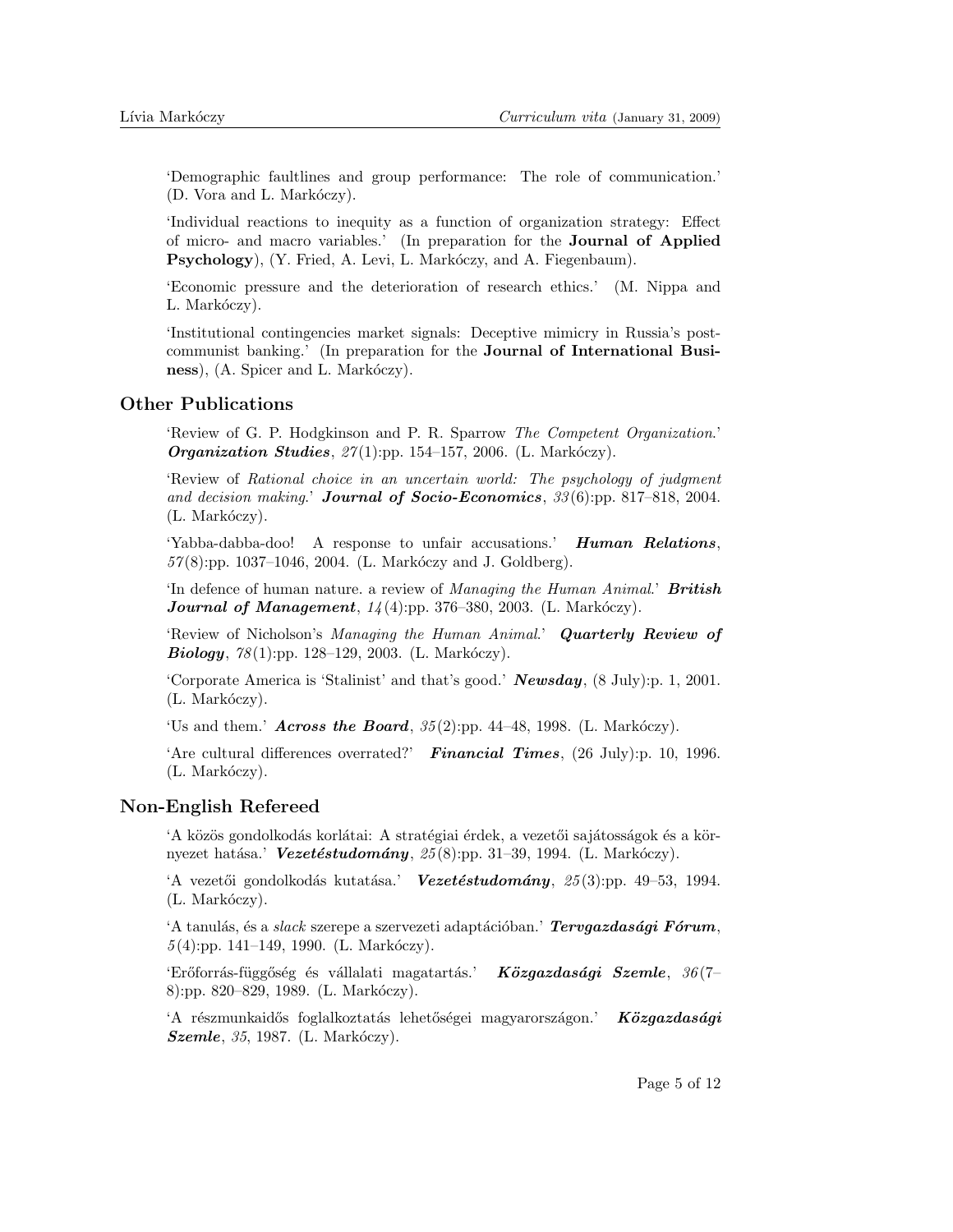'A kisérleti szabályozásokról—új megvilágításban.' Közgazdasági Szemle,  $34$ :pp. 219–222, 1986. (L. Markóczy).

'Külföldi munkások alkalmazása magyarországon.' Vezetés Szervezés, 1985.  $(L. Markóczv).$ 

# Non-English Other

'Review of J. B. King: A fogoly-paradoxon.'  $K\ddot{o}zgazdas'aji Szemle, 37:pp. 121-$ 123, 1990. (L. Markóczy).

'Vállalati munkaerő-gazdálkodás.' In Vállalatgazdaságtan (Edited by A. Chikán), chapter 3, pp. 341–372. BKE Kiadó, Budapest, 1989. (L. Markóczy).

'Vállalat- és vállalkozáselméletek.' In Pénzügyi és Kereskedelmi Enciklopédia (Edited by A. Chikán), pp. 630–632. Novotrade, Budapest, 1988. (L. Markóczy and A. Chikán).

'Készletgazdálkodás.' In Pénzügyi és Kereskedelmi Enciklopédia (Edited by A. Chikán), pp. 305–309. Novotrade, Budapest, 1988. (A. Chikán and L. Markóczy).

'Bérügyi tanácsok.' Figyelő, 1986. (L. Markóczy).

'Teljes- vagy túlfoglalkoztatás?' Figyelő, 1986. (L. Markóczy).

'Az angol gyakorlat.'  $Figure 16, 1986$ . (L. Markóczy).

#### Academy of Management Presentations – Refereed

'The effect of top management team on the strategic choices of corporate political strategies and innovations.' 2008 Meeting of the Academy of Management, Anaheim, CA, 2008. (M. Ozer and L. Markóczy).

'Reactions to inequity as a function of organization strategy: Effect of micro- and macro variables.' In Best Paper Proceedings of the Academy of Management. 2007. (Y. Fried, A. Levi, L. Markóczy, and A. Fiegenbaum).

'Economic pressure and the deterioration of research ethics.' In Best Paper Proceedings of the Academy of Management. 2007. (M. Nippa and L. Markóczy).

'Market signals: Deceptive mimicry in Russia's post-communist banking.' In Best Paper Proceedings of the Academy of Management. 2007. (A. Spicer and L. Markóczy).

'The effect of top management team composition on R&D decisions and on managing resource dependence in the context of China.' Academy of Management, Philadelphia, 2007. (L. Markóczy, Y. Lu, W. Li, E. Xu, and H. Zhang).

'The role of middle management in the strategy making process: Group affiliation, structural holes and Tertius Iungens.' Academy of Management, Philadelphia, 2007. (W. Shi, L. Markóczy, and G. Dess).

'Doing business research in emerging economies.' Academy of Management, Atlanta, 2006. (Part of Professional Development Workshop), (L. Markóczy).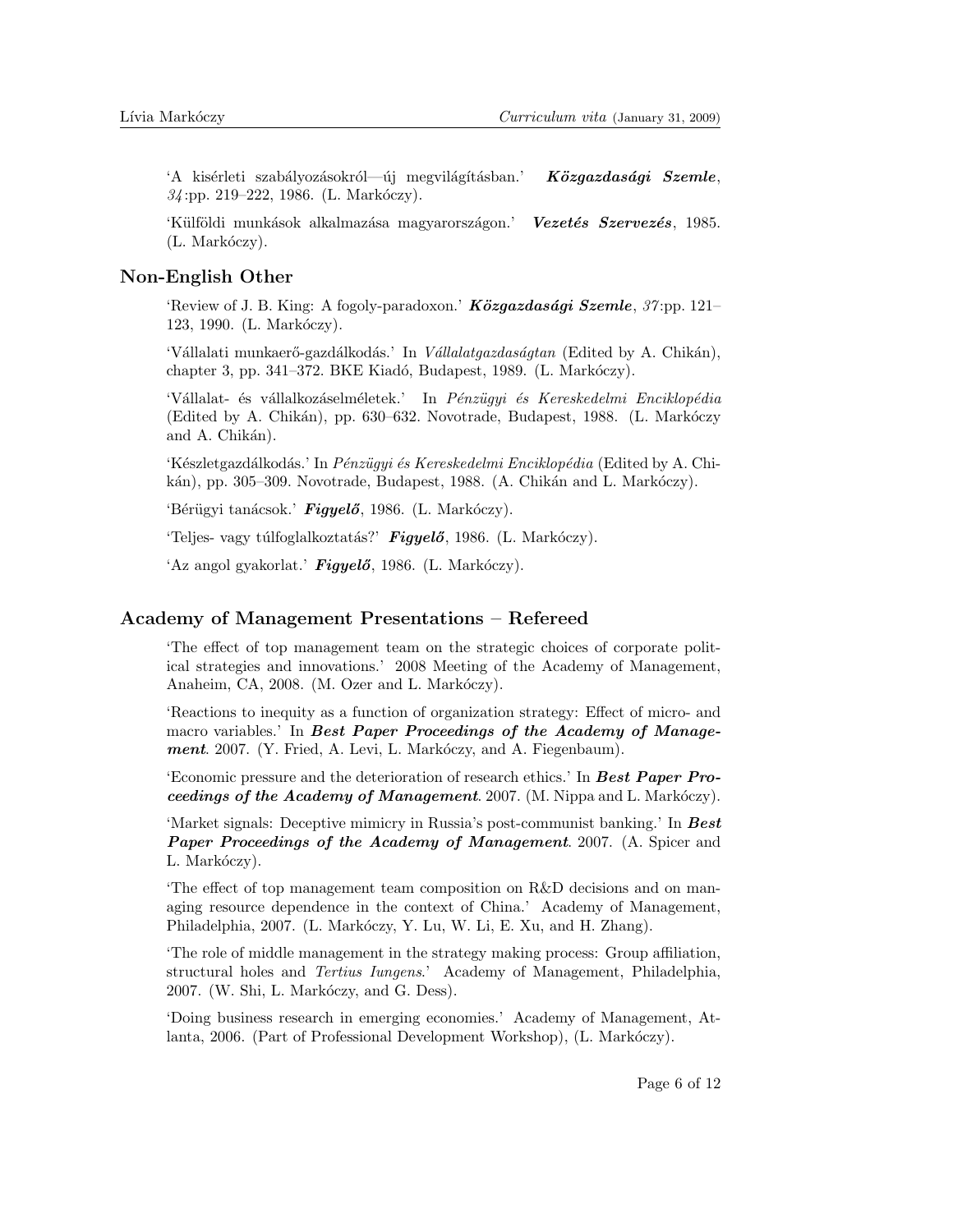'The effects of anxiety and confidence on risky decision making in competitive and non-competitive decision settings.' Academy of Management, Honolulu, 2005. (J. Haleblian, G. McNamara, and L. Markóczy).

'Honest signals of dishonest competence: Russian bank failures and the signal to fraud ratio.' Academy of Management, New Orleans, 2004. (L. Markóczy and A. Spicer).

'OMT/SIM/MOC Symposium: Signaling authenticity.' Academy of Management, New Orleans, 2004. (L. Markóczy and W. T. Proffitt, Jr.).

'Trust but verify: Distinguishing distrust from vigilance.' Academy of Management, Seattle, 2003. (L. Markóczy).

'The virtues of omission in the conceptualization of OCB.' Academy of Management, Seattle, 2003. (L. Markóczy and K. Xin).

'From demography to cognitive measurements: A personal journey.' Academy of Management, Washington D.C., 2001. (Part of Symposium), (L. Markóczy).

'OB Symposium: Management, organization and human nature.' Academy of Management, Chicago, 1999. (L. Markóczy, J. Goldberg, M. G. Evans, B. Pierce, D. A. Waldron, and R. White).

'Measuring cognition is not exotic.' Academy of Management, Chicago, 1999. (Part of BPS and MOC Symposium), (L. Markóczy).

'Human nature and the base-rate fallacy.' Academy of Management, Chicago, 1999. (Part of OB division symposium), (L. Markóczy and J. Goldberg).

'Women and taxis and dangerous judgments: Content sensitive use of base-rate information.' Academy of Management, San Diego, 1998. (L. Markóczy and J. Goldberg).

'Complex rhetoric and simple games.' Academy of Management, San Diego, 1998.  $(J. \text{ Goldberg and } L. \text{ Markóczy}).$ 

'Symmetry: Time travel, mind-control and other everyday phenomena required for cooperative behavior.' Academy of Management, Boston, 1997. (J. Goldberg and L. Markóczy).

'All academy symposium: Factors affecting managerial values, perception, attitudes, and behavior in eastern europe.' Academy of Management, Boston, 1997. (D. Elenkov and L. Markóczy).

'States and knowledge states.' Academy of Management, Atlanta, 1993.  $(L. Markóczv).$ 

'Barriers to shared belief: The role of managerial characteristics, environmental factors, and strategic interest.' Academy of Management, Dallas, 1994. (L. Markóczy).

'The more things change the more they become the same: Consensus formation during strategic change.' Academy of Management, Cincinnati, 1996.  $(L. Markóczy).$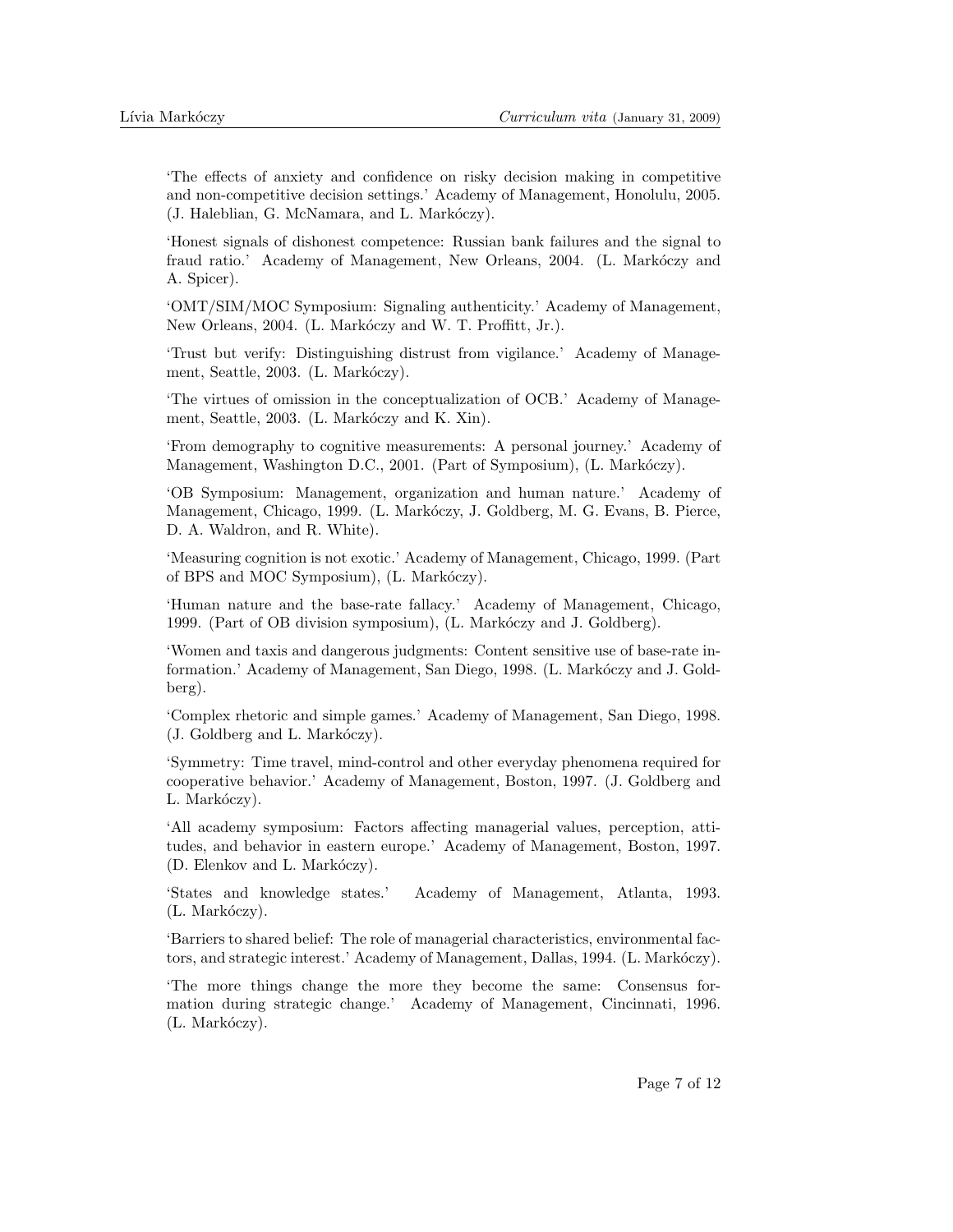'Managerial adaptation in Chinese and Hungarian strategic alliances with culturally distinct foreign partners.' Academy of Management, Las Vegas, Nevada, 1992. (J. Child, L. Markóczy, and T. Cheung).

# Regional Conference Presentations – Refereed

'Roots of procedural fairness: A tail of two inclinations.' Western Academy of Management, Girdwood, Alaska, 2004. (L. Markóczy, J. Goldberg, and A. Chen).

'Naive trust, prudent trust, distrust and social intelligence.' Western Academy of Management, Palm Springs, 2003. (L. Markóczy).

'Cooperative choice: Cooperative and non-cooperative motives and their consequences.' Western Academy of Management, Sun Valley, ID, 2001. (L. Markóczy).

'Sources of shared belief: The role of managerial characteristics and strategic interest in shaping managerial beliefs.' Eastern Academy of Management, Dublin, 1997. (Finalist for best paper award of the conference), (L. Markóczy).

### Other Refereed Conference Presentations

'Institutional logic behind executive compensation in China.' AIB, Milan, 2008. (S. Li, M. Peng, and L. Markóczy).

'Sub-theme 27: Decision-making in organizations: Unlocking their potential.' EGOS, Berlin, 2005. (Co-convenor of sub-theme), (C. de Nahlik and L. Markóczy).

'Sometimes the conservative is radical: Transaction cost theory and "new" ways of organizing.' EGOS, Warwick, UK, 1999. (L. Markóczy).

'Backward causation and co-operation: The psychology of everyday Kantianism.' Decision Making in Theory and Practice, Oxford, 1998. (J. Goldberg and L. Markóczy).

'Women and taxis and dangerous judgments: Content sensitive use of base-rate information.' Fifth Annual International Conference on Advances in Management, Lincoln, UK, 1998. (L. Markóczy).

'Symmetry: Time travel, mind control, and other every day phenomena required for cooperative behavior.' Fifth Annual International Conference on Advances in Management, Lincoln, UK, 1998. (J. Goldberg and L. Markóczy).

'Culture of culture.' Fifth International Conference on Multi-Organizational Partnerships and Co-operative Strategies, Oxford, 1998. (L. Markóczy).

'Symmetry: Why do people cooperate in some prisoner's dilemma situations.' British Academy of Management, London, 1997. (J. Goldberg and L. Markóczy).

'States and belief states revisited: Challenging the conventional wisdom in hungarian/anglo-saxon managed organizations.' EGOS, Budapest, 1997. (L. Markóczy).

'Sources of integration problems in international mixed management organizations.' Strategic Management Society, Mexico City, 1995. (L. Markóczy).

'Managing cultural differences in international mixed management organizations.' British Academy of Management, Sheffield, 1995. (L. Markóczy).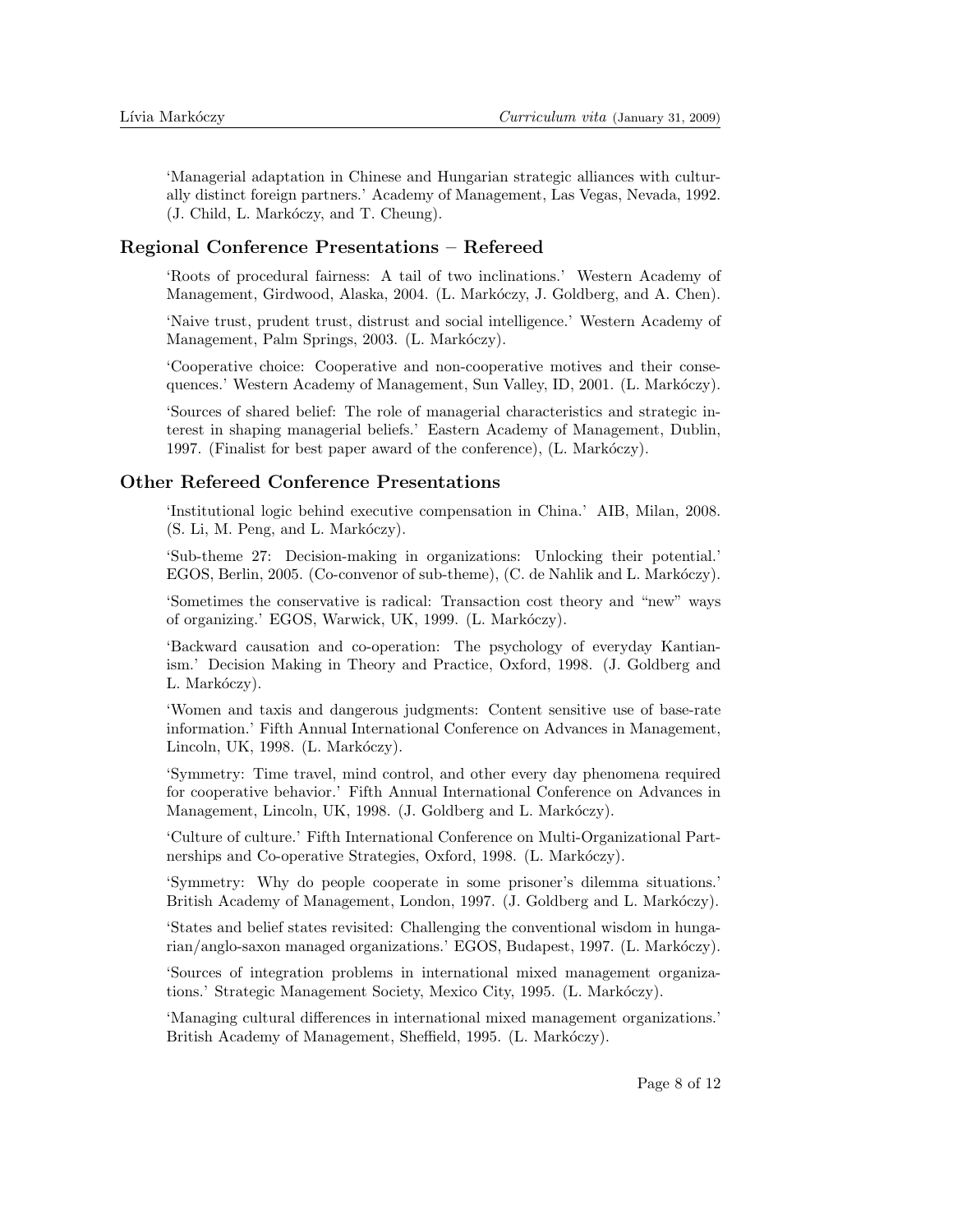'Thinking in organizations.' EGOS, Istanbul, 1995. (L. Markóczy).

'Causal mapping for large samples.' International Workshop on Managerial and Organizational Cognition, Brussels, 1994. (L. Markóczy).

'Comparing cognitive maps.' International Workshop on Managerial and Organizational Cognition, Brussels, 1993. (K. Daniels, L. Markóczy, and L. de Chernatony).

'International mixed management organizations and economic liberalization in hungary: From state bureaucracy to new paternalism.' Strategic Management Society, London, 1992. (L. Markóczy and J. Child).

'Culture and experience of international strategic alliances in Hungary.' British Academy of Management, Bradford, UK, 1992. (L. Markóczy and J. Child).

'Institutional changes and modes of organizational learning.' EGOS, Vienna, 1991.  $(L. Markóczy).$ 

'State directed profit motive and resource dependency.' EARIE, Budapest, 1989.  $(L. Markóczy).$ 

### Other Presentations

'Utilitarianism and fairness in cooperation.' Society of Judgment and Decision Making, Kansas City, 2002. (L. Markóczy and K. Randazzo).

'Utilitarianism and fairness in cooperation.' Behavioral Decision Making in Management, Chicago, 2002. (L. Markóczy and K. Randazzo).

'Wishful thinking among credit card users.' Society of Judgment and Decision Making, Orlando, FL, 2001. (L. Markóczy, S. Yang, and M. Qi).

'Components of "everyday kantianism": Symmetry and causal illusions.' Society of Judgment and Decision Making, Orlando, FL, 2001. (J. Goldberg, L. Markóczy, and L. Zahn).

'A method for eliciting and comparing causal maps.' International Workshop on Managerial and Organizational Cognition, Brussels, 1994. (L. Markóczy and J. Goldberg).

'Organizational learning.' Soros Conference for Budepest University of Economics, Budapest, 1991. (L. Markóczy).

'(non-)differences in managerial thinking in Hungarian–Western joint ventures.' MODEM, Budapest, 1992. (L. Markóczy).

'A stratégiai vezetés mint sikertényező.' Conference for the 40th Aniversary of the Budapest University of Economics, Budapest, 1988. (L. Markóczy).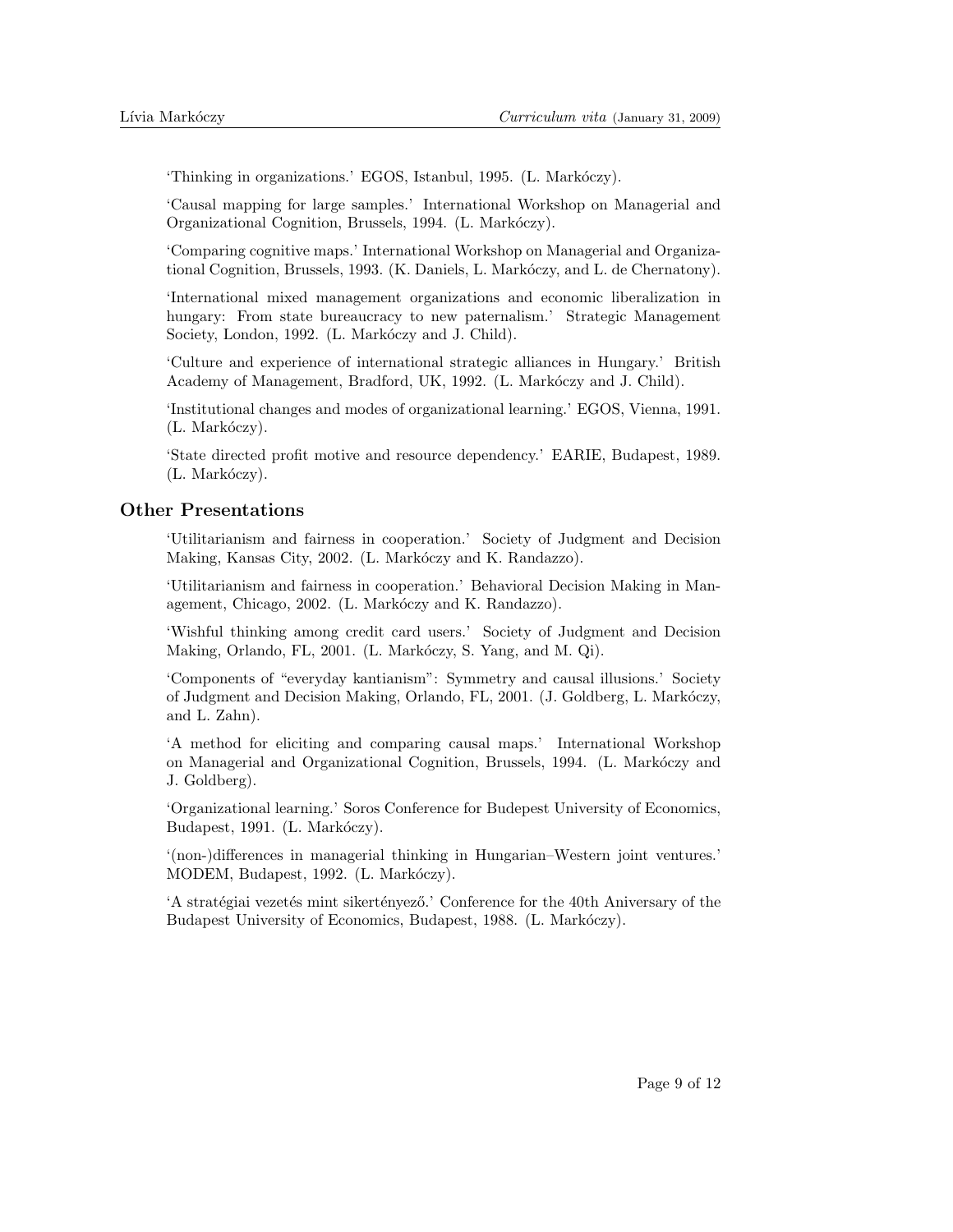#### Invited Presentations

'Student/faculty joint research.' Academy of Management, Professional Development Presentation, New Orleans, 2004. (L. Markóczy).

'Altruists aren't always fair, and the fair aren't always altruistic: Distinct motives for cooperation.' UCR Social Psychology Department, Riverside, CA, 2003.  $(L. Markóczy).$ 

'Fairness and altruism as distinct motives.' University of Connecticut, Storrs, CT, 2003. (L. Markóczy).

'Careers spanning continents: From Europe to the US.' Academy of Management, Denver, 2002. (Panel member and presenter at the Doctoral consortium of the International Management Division), (L. Markóczy).

'Cooperation in social dilemmas – the California energy crisis.' Great Ideas in the Social Sciences. UCLA Center for Governance, Los Angeles, CA, 2002. (L. Markóczy).

'Utilitarianism and fairness in cooperation: Two families of motives affecting conservation behavior during California's energy crisis.' Economics Seminar Series. Claremont University, Claremont, CA, 2002. (L. Markóczy).

'Evolution and decision making: What does evolution tell us about how we make decisions?' Gruyter Institute for Law and Behavior Research, Squaw Valley, CA, 2001. (L. Markóczy).

'Psychological explanations of cooperation and citizenship behavior.' Judge Institute for Management Studies, Cambridge University, Cambridge, 1997.  $(L. Markóczy).$ 

'You can pick your friends, and you can pick your nodes, but you can't pick your friend's nodes.' University of California, Irvine, Irvine, CA, 1997. (L. Markóczy).

'East meets west: Mapping managers' thinking in Hungarian-Western joint ventures.' Cranfield University, Cranfield, UK, 1994. (L. Markóczy).

'Institutional changes and modes of organizational learning.' Lancaster Business School, Lancaster, UK, 1991. (L. Markóczy).

# Editorial Service

Editorial board member for Journal of Management Studies (2005–Present)

Editorial board member for British Journal of Management (2007–Present)

Editorial board member for Organization Studies (1997–2002)

Guest editor for special issue of Managerial and Decision Economics on special topic, "Management, Organization and Human Nature." (1997–1998)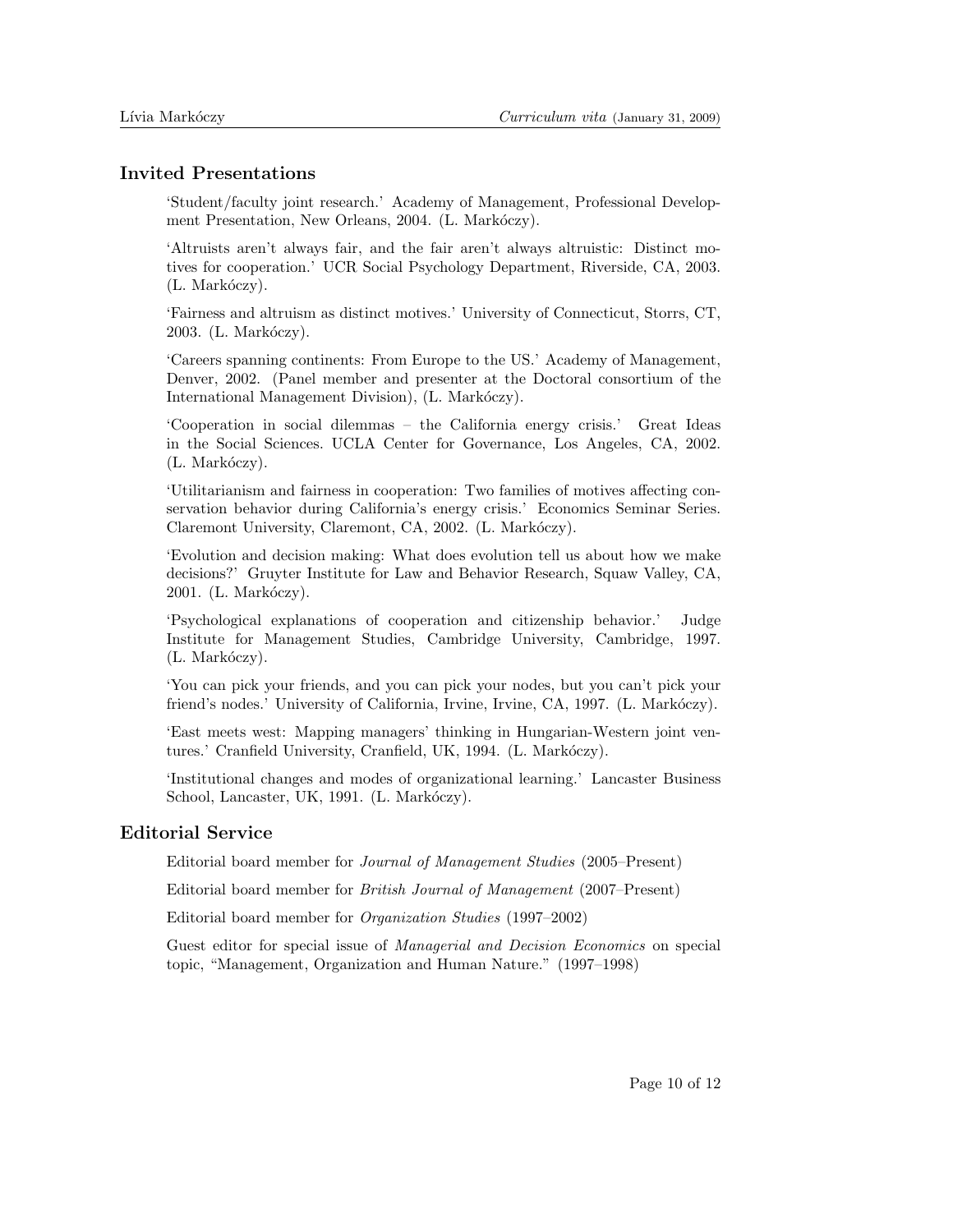### Journal Reviewer

Administrative Science Quarterly, Academy of Management Journal, Academy of Management Review, Applied Psychology: An International Review, Asia Pacific Journal of Management, British Journal of Management,Group and Organization Management, Human Relations, Journal of International Business Studies, Journal of International Management, Journal of Management Studies, Journal of Occupational and Organizational Psychology, Organizational Research Methods, Organization Science, and Organization Studies.

### Academic Societies

Academy of Management (since 1991); Strategic Management Society (since 1994); British Academy of Management (1994–2000); American Economic Association (1997–2005); Human Behavior and Evolution Society (1997–2005); Society for Judgment and Decision Making (since 1998); American Psychological Association (since 1998)

### School committees

Member of Strategic Planning Committee (2008–Present)

Member of the Academic Promotion and Planning Committee (2009–Present)

Dissertation chair for Erin Pleggenkuhle-Miles (2008–Present)

Member of ad-hoc hiring committee (2008)

Dissertation committee member for Maria Hasenhutti (2005–2008)

Member of the ad hoc search committee for positions in the OSIM Group (2008)

Member of the promotion committee for tenure for Qin Zhang (2008)

Member of ad hoc third year review committee for Sean Cotter (2006)

Member of ad hoc third year review committee for Holly Lutze (2006)

External Chair for PhD committee of R. Bharadwaj, electrical engineering (2006)

Chair of Research Environment Task Force (2004–2005)

Member of the Research Committee (2001–2005)

Member of the PhD Program Committee (2003–2005)

Member of the Search Committee for open position in Business (2004–2005)

Member of the Search Committee for Assistant Professor in management (2002–03)

Member of the Search Committee for Senior Professor in Management (2002–03)

Member of the Search Committee for the Steffey Chair in Marketing (2002–03)

Member of the Search Committee for Assistant Professor in management (2001–02)

Member of the Search Committee for Senior Professor in Management (2001–02)